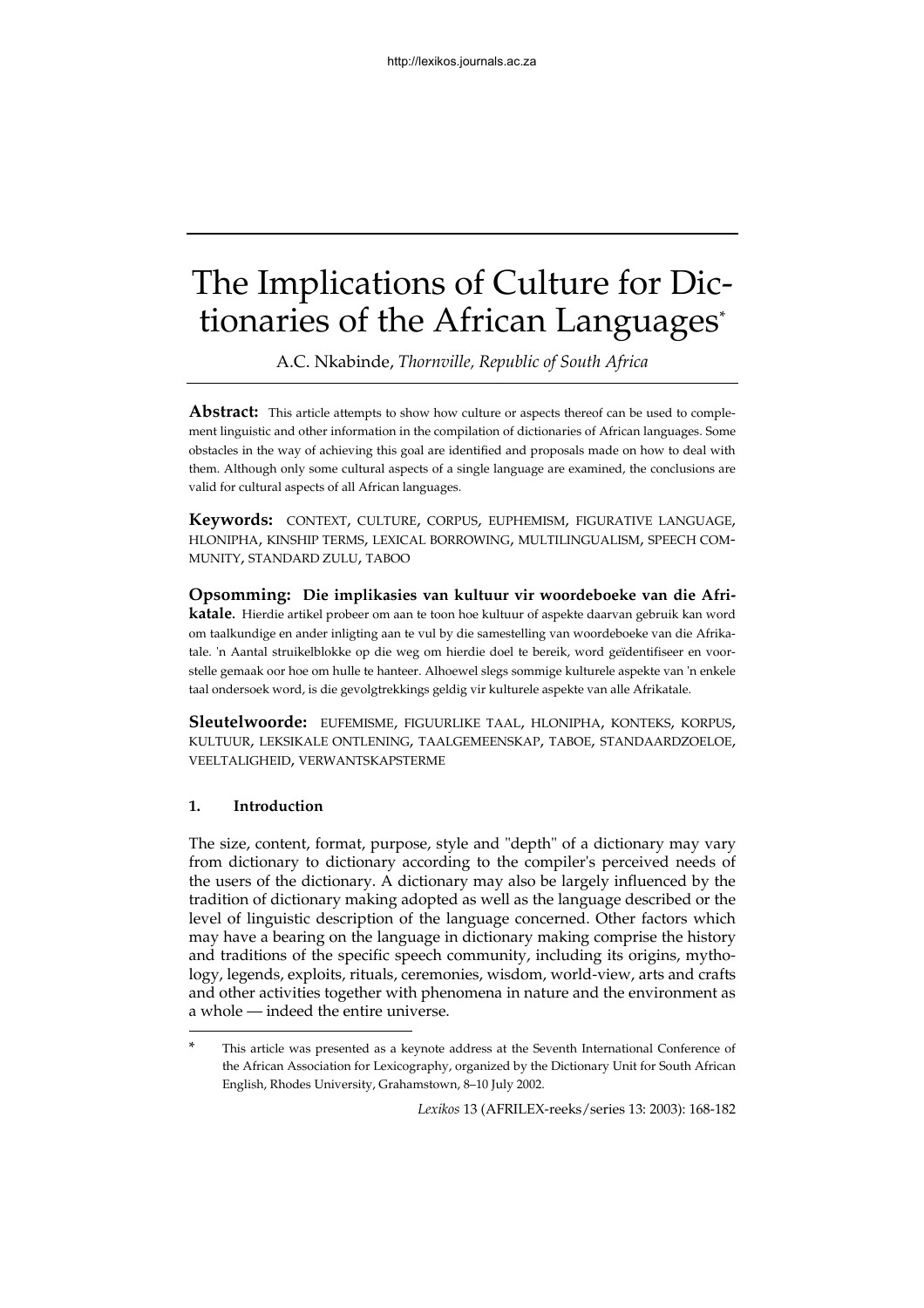The Implications of Culture for Dictionaries of the African Languages 169

In South Africa there is a preponderance of translation dictionaries over explanatory dictionaries of the African languages belonging to the Bantu language family. Most of these were produced by Christian missionaries. In addition to the indigenous lexical items they contain, there is also a fair proportion of lexical borrowings from Indo-Germanic languages adapted for school, religious and other uses. The borrowings and adaptation of existing words in the language are mainly used to accommodate new ideas brought about by the contact of languages. They signal the onset of multilingualism in society and the decline of monolingual societies in the various countries in which colonialism or trade or both have occurred. They are a consequence or evidence of the co-existence of legal, social, cultural, religious, economic and other systems over a considerable period of time. A dictionary of "fanakalo" chronicles multilingualism in industry and on the mines in South Africa. A few monolingual dictionaries in the African languages have been produced or are in the process of production.

A notable feature of translation and explanatory dictionaries in the African languages is their relatively limited description of various aspects of traditional life or culture of the African. *The Greater Dictionary of Xhosa* can be considered an exception to this. Various factors may have contributed to this situation, *inter alia*, urbanisation, industrialisation, social and political organisation, the adoption of Christianity, a new value system, and the decline of the influence of tribal and family life. Many of the traditional rites and practices have either disappeared or continue to exist in a drastically reduced or fragmented fashion.

# **2.1 What is Culture?**

Herskovits (1960: 17) defines "culture" as "the man-made part of the environment". Culture is also often defined in an hierarchical fashion to indicate various levels of social development in order to distinguish between what is regarded as "primitive" on the one hand and "civilised" on the other. Culture is often regarded by some Africans as a form of national identity. Writing in the *Echo*, supplement to the *Natal Witness* (6 June 2002: 8), Bongani Mthethwa decries the fact that black people are "no longer proud of our Africanness". According to this, the communality of African life is contrasted with the individualism of the West. For purposes of this article, an examination of the interconnection between culture and language in general and lexicography in particular is undertaken.

## **2.2 The Interconnection between Language and Culture**

The interconnection between language and culture is widely recognised. Sapir (1921: 233) indicates it as follows: "Culture may be defined as *what* a society does and thinks. Language is a particular *how* of thought."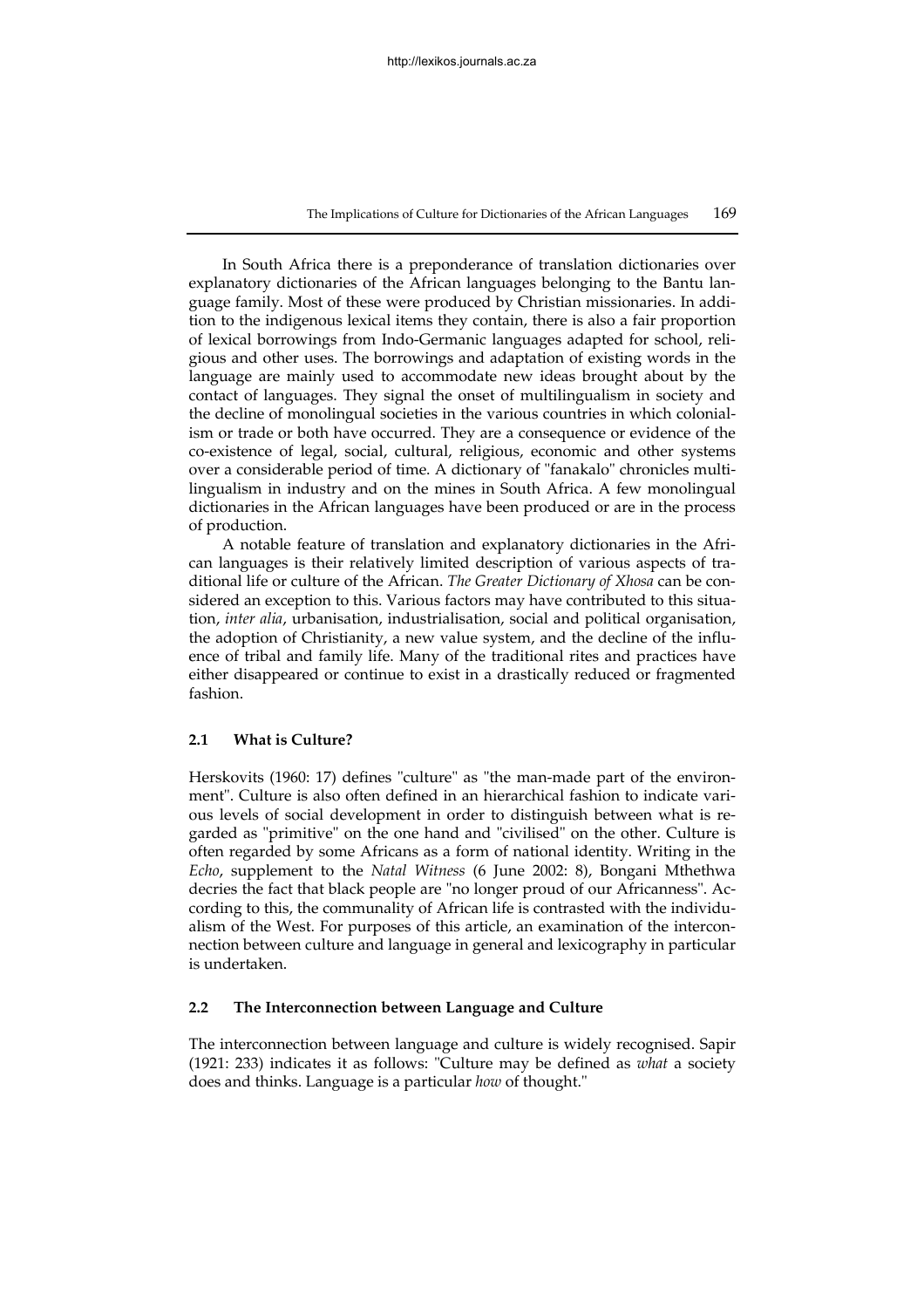Thipa (1989: 43-44) stresses the systematic ordering or patterning of culture: "Culture has order or pattern ... comprising a system. This system or unit is composed of interrelated parts which are mutually influencing." He concludes that "culture refers to the *total* way of life of a particular group of people".

The interconnection between language and culture is, however, not always direct or straightforward. Words denoting culture or aspects thereof do not necessarily have special markers or some special features in the grammar. Sapir (1921: 234) says: "In the sense that the vocabulary of a language more or less faithfully reflects the culture whose purposes it serves it is perfectly true that the history of language and the history of culture move along parallel lines." This makes it difficult to distinguish cultural words from the rest of the vocabulary of a language. Context appears to be the only means of establishing the use of words denoting culture.1 We accordingly want to investigate the identification of words in cultural context as a means of determining the interconnection between culture and language.

One of the methods of identifying words in cultural context is to determine the various cultural aspects peculiar to a speech community rather than address the entire domain of culture as such. It is also more illuminating to concentrate on a single speech community rather than to deal with the broad subject of the interconnection between culture and language in general.

Zulu culture can roughly be classified according to about twenty aspects, e.g. kinship and social organization, communal activities, recreation, customs and beliefs, food and beverages, sorcery and witchcraft, mourning, burial and death, agriculture and animal husbandry, mythology and legends, music, dancing and song, folklore, national ceremonies, etc. Only one of these aspects, viz. kinship terms, will be discussed briefly.

Some Zulu kinship terms show peculiar linguistic behaviour. The singular noun forms, for example, have two or more meanings, e.g. *ubaba* (father/paternal uncle/paternal aunt) and *umama* (mother/maternal aunt). In addition, the terms *ubaba* and *umama* denote plurality. Some kinship terms also accommodate one's siblings. They may further be used to refer to any senior adult male or female. They are sufficiently inclusive to be used without the possessive/ genitive form *wami* or *wethu*. 2

Another set of singular nouns contains singular forms with compound morphemes having plural genitive forms indicating plurality, viz. *udadewethu* (my/our (older) sister), *umfowethu* (my/our (older) brother), *uzakwethu* (my/ our fellow bride/companion), *umnewethu* (my/our elder brother), etc. These kinship terms may also apply beyond the ambit of the clan. In spite of the plural genitive morpheme used in these nouns, they retain their singular forms because of the singular prefix they use. This shows clearly that these nouns coincide in meaning with those divested of this morpheme, viz. *ubaba*, *umama*, etc.

There are kinship terms that are contrastive. These are: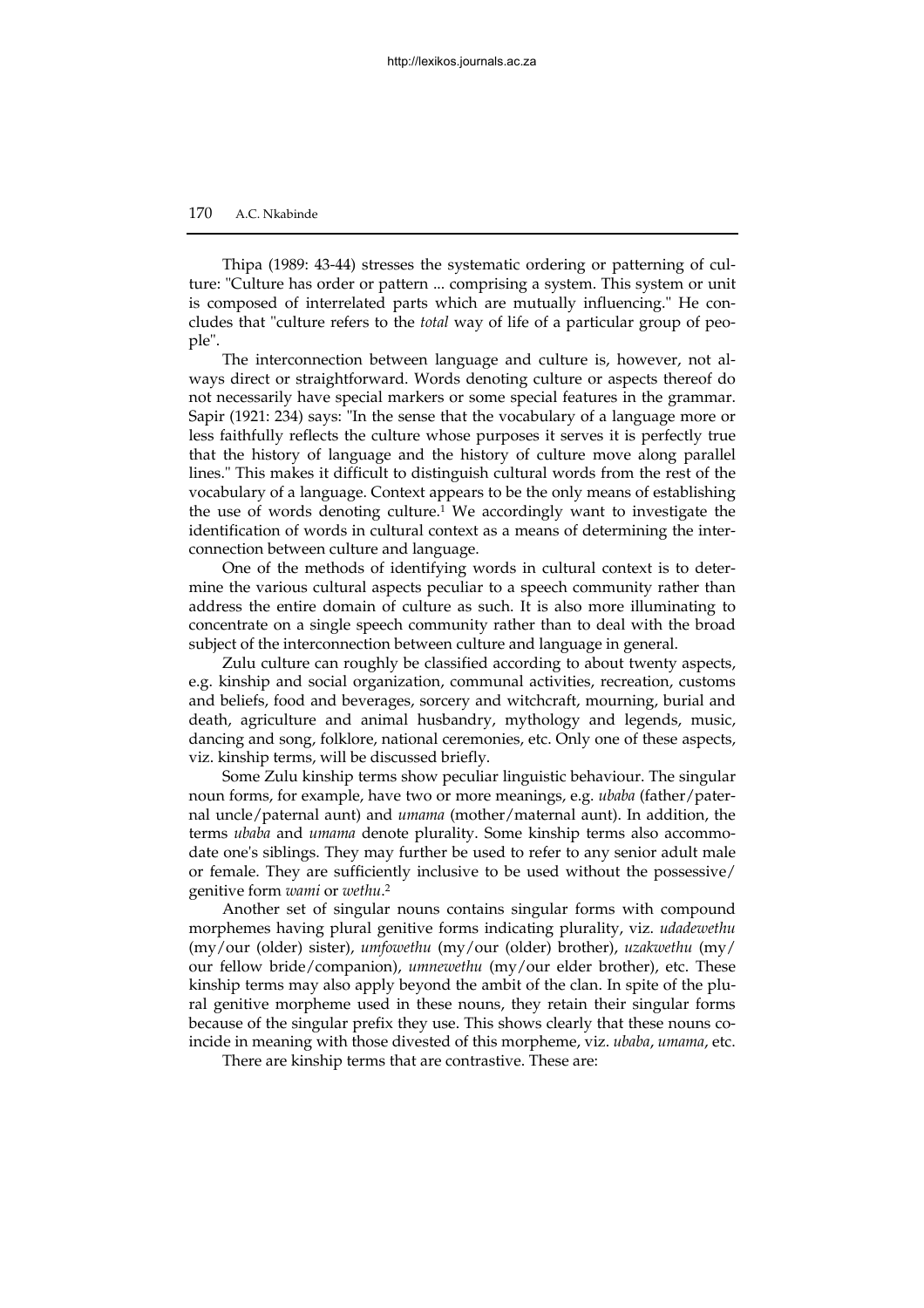# (a) Age:

- (i) according to Seniority: *umnewethu* (elder brother) *udadewethu* (older sister) *ubabamkhulu* (older than parents — grandfather) *ugogo*/*ukhulu* (grandmother) (ii) according to Juniority:
	- *umnawami* (younger brother)

# (b) Sib:

- (i) by Marriage
	- *umlanda*/*umlamu* (brother-/sister-in-law on wife's side her brother or sister) *umfumbesi*/*umnakwethu* (fellow son-in-law — married to wife's
		- sister)

*umalume* (uncle — mother's brother)

- *umukhwe* (wife's father)
- *umkhwekazi* (wife's mother/wife's mother's sister)
- *ubabekazi* (father's sister)

 *ubabezala* (husband's father/husband's paternal uncle) *abalandakazi* (in-laws on wife's side)

*umkhozi*/*umlingani*/*usebele* (fellow parent-in-law)

- *umamezala* (husband's mother) (ii) by Descent *ukanina* (cousin on mother's side — child of mother's sister) *umzala* (cousin on father's side — aunt's/uncle's son or daughter).
- (iii) as Offspring *umshana* (sister's son or daughter)

Some kinship terms are borrowed from Afrikaans or English. These are:

 *usisi* (sister/suster — elder sister) *ubhuti* (boetie — elder brother) *uanti* (aunt/tante — father's or mother's sister/any adult woman older than oneself/any adult woman of the same age as one's mother) *ubhululu* (broer — friend/mate)

It is not clear why these borrowings took place. They may have resulted from the following factors:

 (a) Redundancy: *Ubaba* which has a long series of meanings (father/paternal uncle/paternal aunt) often requires some distinguishing qualification, e.g. *ubaba omncane* (father's younger brother) and *ubaba omdala*/*omkhulu* (father's older brother).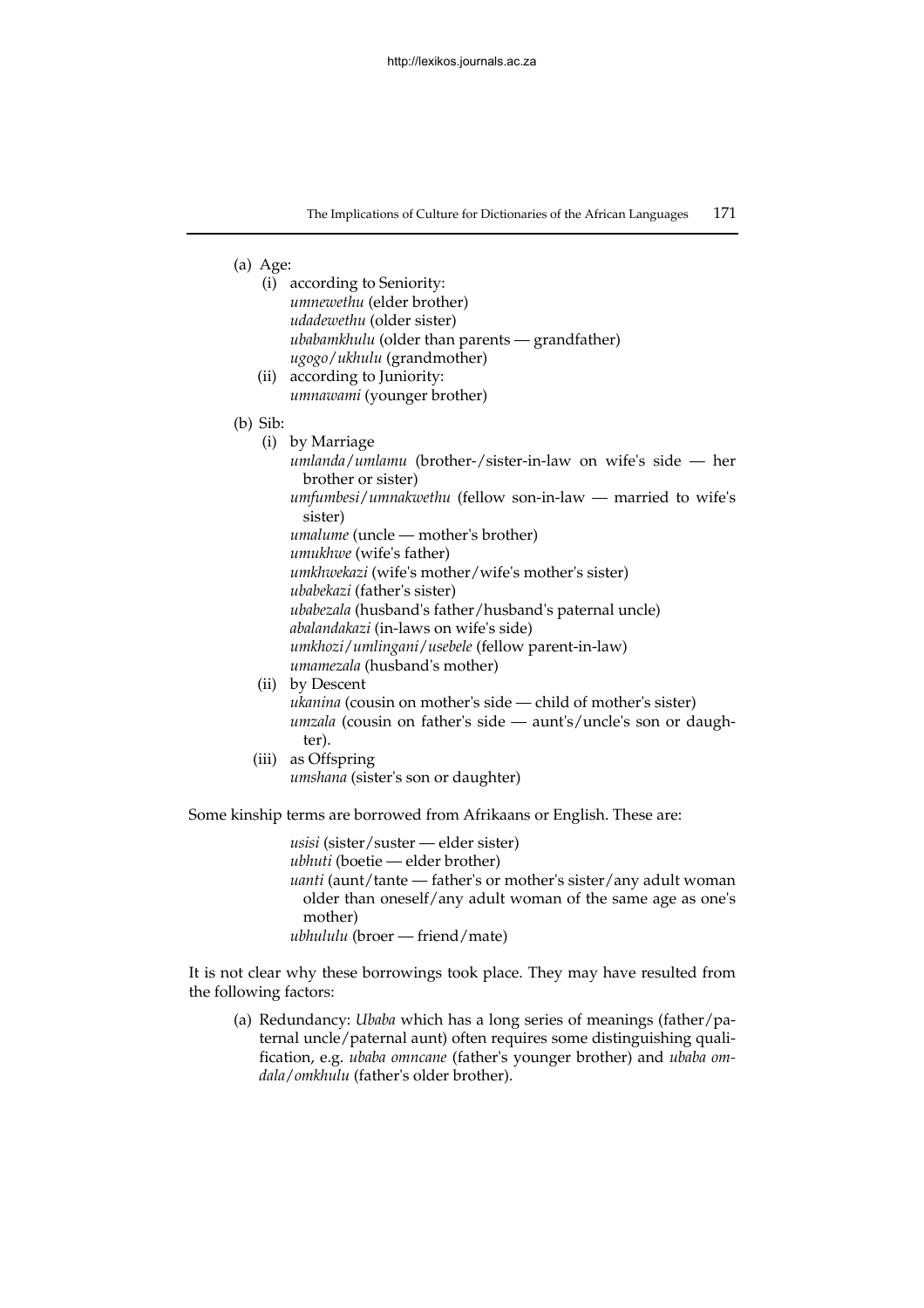- (b) Compensation: *Usisi* (sister/suster) probably reinforces *udadewethu* which is the only term for sister in contrast with *umfowethu*, *umnewethu* and *umnawami* the masculine counterparts.
- (c) Harmonisation: *Ubhuti*/*Ubhululu* (boetie/broer) may be the result of harmonisation of the vocabulary in a multilingual environment. *Ubhululu* could also be evidence of the decline or disuse of indigenous words such as *unkabimalanga*, *untanga* or *utate*. 3

The foregoing nouns demonstrate forcibly the inclusivity peculiar to kinship terms in Zulu. They are classificatory by nature and appear to conform to the social organisation of the people where the clan or sib plays an important role. The layout of the *umuzi* (kraal) also conforms to the hierarchical structure of the family and the various positions of the nuclear forms of the households.

The lexical borrowings of kinship terms are testimony of a steady change in the culture of the people. They indicate the influence of multilingualism on the culture and language of the people. The lexical borrowing found in kinship terms illustrates the need and importance of viewing culture as a whole without confining it to a traditional setting. Furthermore, the examination of lexical items without also taking cognizance of their cultural background is likely to result in superficial definitions of entries in a dictionary.

The rest of the aspects we have identified in Zulu culture is likely to confirm our findings in the examination of the interconnection between language and culture demonstrated by kinship terms.

#### **3. Some Problems**

The accommodation of Zulu culture, like that of the entire material used in the compilation of a dictionary, presents very complex and often controversial problems. These are discussed below.

# **3.1.1 Standard Zulu**

Standard language is a form of language prescribed and recognised for all official communication (both written and spoken) in a language. The vocabulary and usage of such a form of language are usually based on a prestigious variant or dialect of a language. Standard language is often elitist. It does not accommodate regional or dialectal forms of a language.

Ideally, each of the six Zulu dialects identified by Kubheka (1979: 90), for example, ought to have its own literature and dictionaries where all its individual linguistic idiosyncrasies could be fully catered for. Basically, each dialect is a language in its own right (see Mokgokong 1966: 32). This is, however, impractical for literary purposes. It is unviable to cater for the literary needs of small populations of dialects, more than 50% of whose members are illiterate.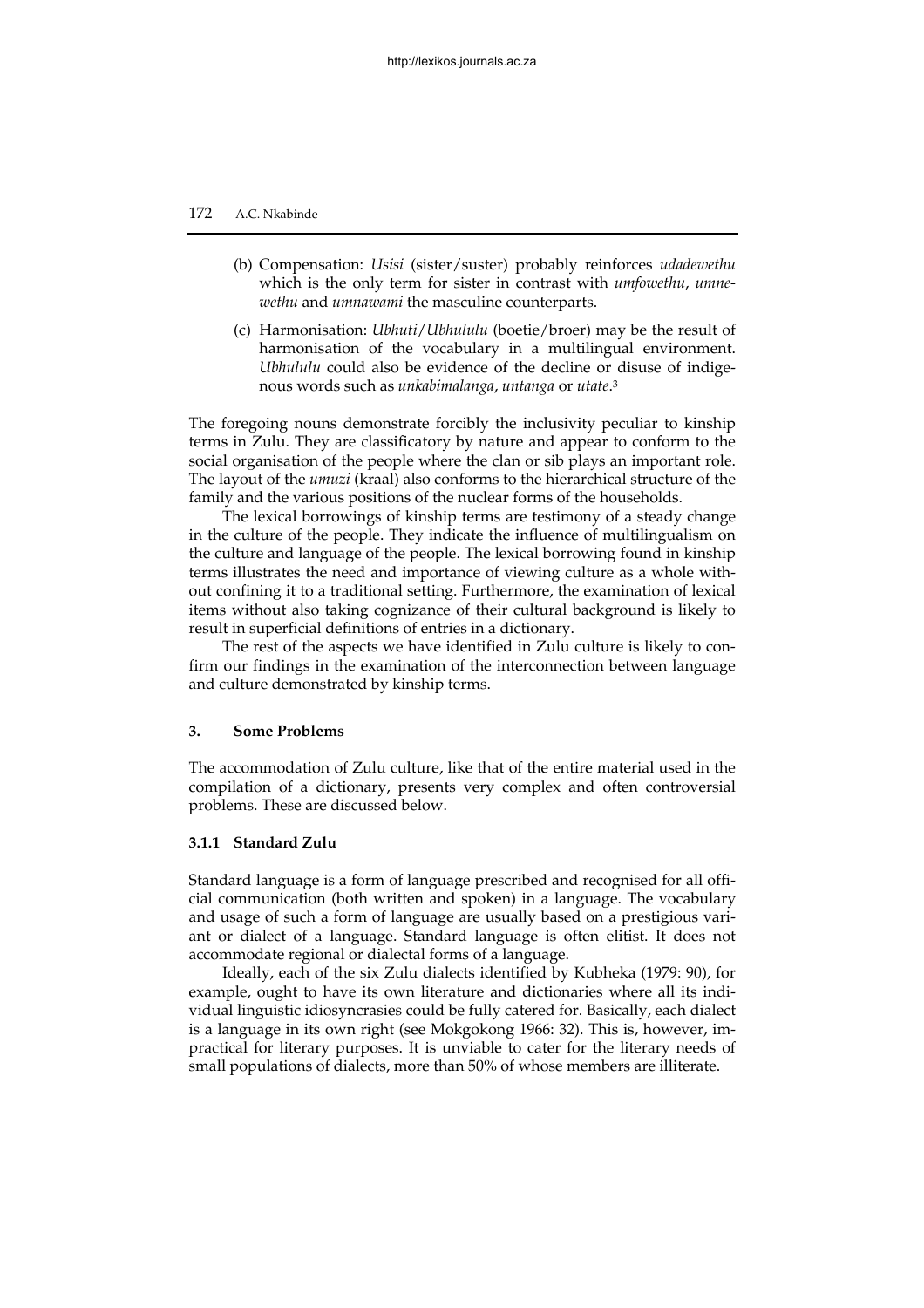The practical solution for such speakers is to provide jointly for the needs of the Zulu people as a whole. The implication of this is to find a compromise by declaring one of the dialects a standard language. However, such a plan creates scope for strife and conflict.

Earlier efforts to recognise a speech form that could pass for a standard Zulu language have not been successful. Suter's (n.d.) proposal that *isiNtungwa* be made the standard language did not receive support. Kubheka's (1979) suggestion that the Central Zululand dialect be adopted as standard language has for historical and other reasons been a failure. Ndlovu (1963) advocated what he calls "standard educated speech" as the norm for standard Zulu.

Some reasons for the failure to have proposals on standard Zulu recognised include the following:

 1. The proposals are based solely on written language. On his own admission, Suter says that even educated Zulus speak a mixture of dialects. It is not clear how such speakers would acquire and use *isi-Ntungwa* in their writing without adequate written sources in this language.

 It seems unrealistic to determine a standard language on the basis of a language with limited literary sources and a very small percentage of the population literate. Despite the declaration of compulsory education, thousands of children in KwaZulu-Natal still do not attend school or leave school before acquiring functional literacy.

- 2. The adoption of a standard language purely on the historical accident that a certain dialect had a headstart over the other dialects of having been written, could cause speakers of other dialects to resist or reject it.
- 3. It seems odd artificially to constrain speakers of a dialect of the same language not to use certain forms of speech under certain conditions.
- 4. The concept of "standard educated speech" does not help much without an indication of the characteristics of such speech. Except for some distinct phonological, tonological and vocabulary characteristics of the various dialects, the Zulu language is fairly homogeneous. The different dialects can be accommodated in a single grammar with fairly identical syntactic and morphological features.

Economic, social, educational, religious and political influences during the past century, and more particularly during the past fifty years, have drawn Kwa-Zulu-Natal citizens irrevocably closer together. This provides a platform on which a more dynamic and uniform language can flourish.

The foregoing statement has serious implications for dictionary makers, writers and other linguists. The promotion of multilingualism enshrined in the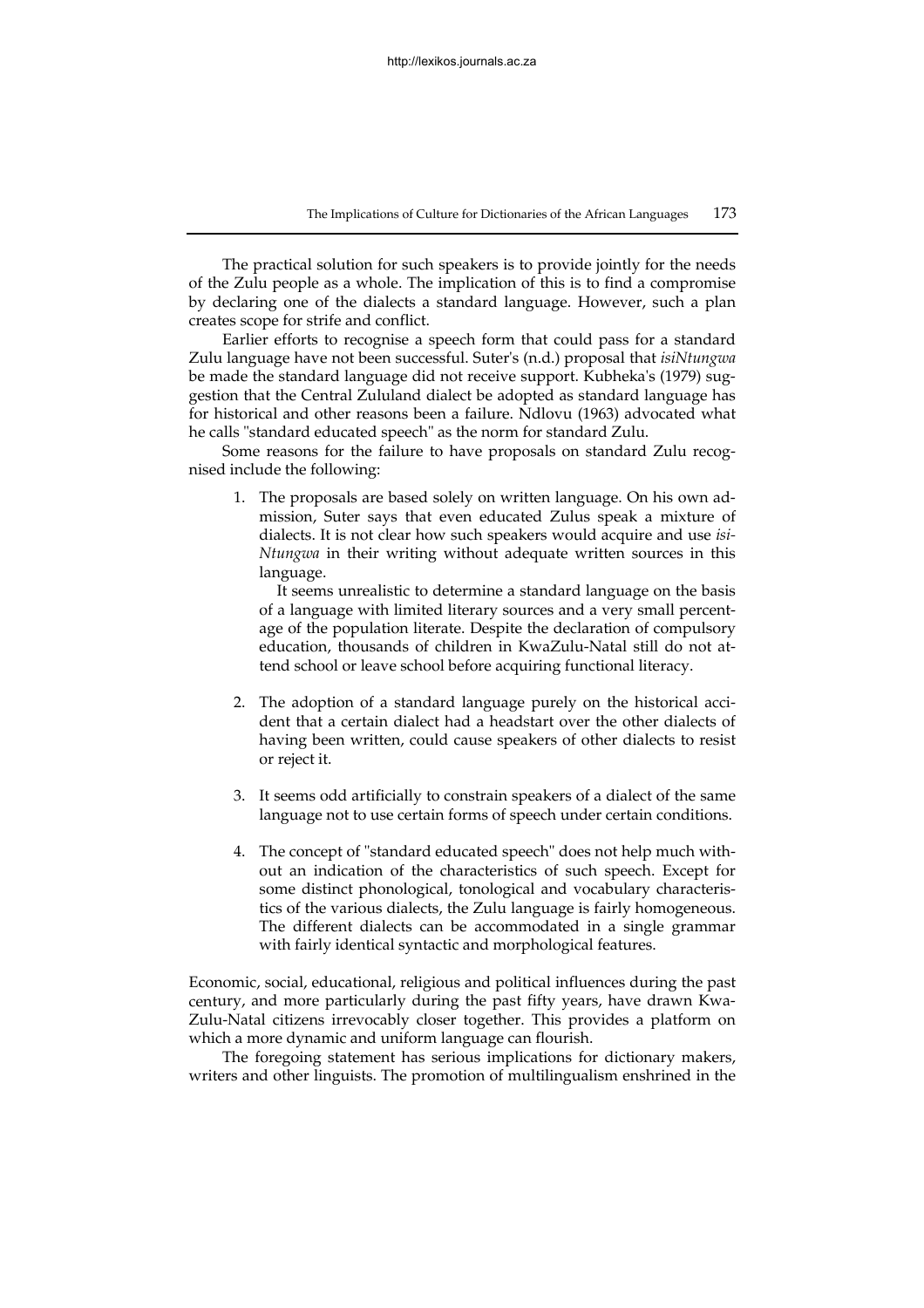South African Constitution offers scope for the resurgence of dialects in addition to the acquisition of other languages. A vigorous development of multilingualism has the capacity to enrich the existing written African languages.

There is a need for a more intensive study of the cultures of speakers of the various Zulu dialects and a recording of lexical items of these dialects in dictionaries. Forms drawn from dialects could be entered alongside conventional Zulu forms as variants and indicated accordingly. The peculiarities of the various dialects could be discussed in the introductory section of the dictionary.

## **3.1.2 Use of a Corpus**

A corpus is a useful tool in dictionary making. It enables the lexicographer to determine the various usages and frequencies of different words with the least effort. It is generally assumed that the corpus contains all or most words in a language together with their different usages. It is, however, doubtful if the use of a corpus is equally effective in a language like Zulu with a relatively small literature.

Due to market forces, the output of Zulu literature has been largely confined to educational and religious material. Traditional customs and beliefs are not fully documented in the language itself. The work environment, trade and industry are still dominated by English. Zulu is not used for recording in the law-courts. Advertisements, bill-boards and road signs are still found in English even in predominantly Black areas. Politicians still address their constituents in English in largely monolingual constituencies. The electronic media also tend to use Zulu interspersed with English terms even where such terms are available in Zulu. The language is still under siege. A corpus should be used to supplement the usages obtained through fieldwork in the compilation of a dictionary.

# **3.2.1 Figurative Use of Language**

The use of metaphor, simile, hyperbole and other figures of speech presents some difficulty. Understanding figures of speech requires some knowledge of the history, mythology, legends, or culture of a people.

As in the case of the examination of kinship terms, some of the aspects of culture that may throw light upon certain proverbs and idioms will be discussed briefly.

(a) Parts of a Hut

 *umsamo* (inside back of the hut), *umnyango* (door)

 *Lithatha osemsamo limphose emnyango, lithathe osemnyango limphose emsamo* (Lightning moves a person from the inside back of a hut (favourable place) to the door (unfavourable place) and *vice versa*, i.e. the first shall be last and the last first).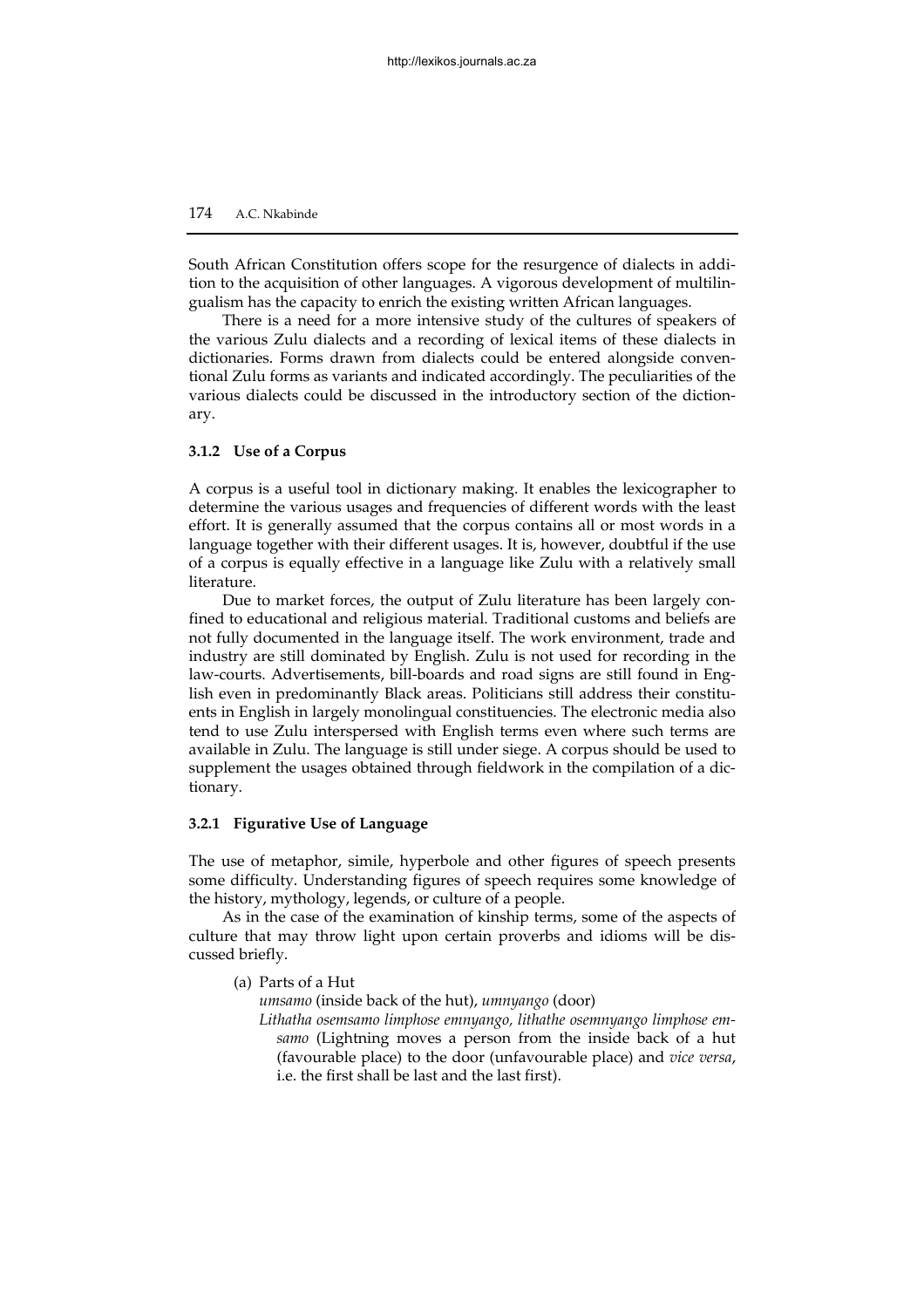#### *iziko* (hearth)

 *Ikati lilala eziko* (The cat lies at the hearth, i.e. there is famine because there is nothing to cook).

- (b) Social Organisation
	- Recognition of status

 *Umlomo ongathethi manga* (the King, i.e. one whose mouth utters no lies/falsehoods).

(c) Communal Activities

 *Akudlulwa ngendlu yakhiwa* (It is a good practice to give others a hand, i.e. one must not forbear to do communal work).

(d) Artifacts

*igula* (calabash, milk-vessel)

 *Igula lendlebe aligcwali* (The gourd of the ear does not get filled, i.e. the ear does not tire of hearing).

*ithunga* (wooden milking-pail)

 *Selidumela emasumpeni* (The milking-pail is resounding near the handles, i.e. the matter is coming to fruition).

*umkhombe* (meat tray)

 *Imikhombe iyenanana* (Meat trays are exchanged, i.e. hospitality is expressed between homes).

In a study of the colour names of *Sanga*-*Nguni* cattle, Poland (1996) shows the important part played by imagery. She views the similarities established between the different colours of cattle with other objects, e.g. birds, vegetation, etc. as iterative rather than simply comparative or substitutive. This view appears to have a high validity in the use of imagery in cultural material. It is important to know how to deal with this in the compilation of a dictionary.

There seems to be three ways of dealing with this, viz. by

- 1. identifying a metaphor, simile or other figure of speech,
- 2. establishing the context in which it occurs, and
- 3. determining the way it could be entered in a dictionary.

— **Some Characteristics of Proverbs and Idioms**

 1. Proverbs occur as independent sentences in speech. They are found individually or interspersed among other sentences, much depending on the context. The predicate of the proverb comprises a simple, complex or compound verb or a copulative (in the positive or negative conjugation). It can also be used in various tenses. Some proverbs are commonly used with the subject of the sentence unexpressed. Similarly, the subject may occur in post-verbal position in the imperative.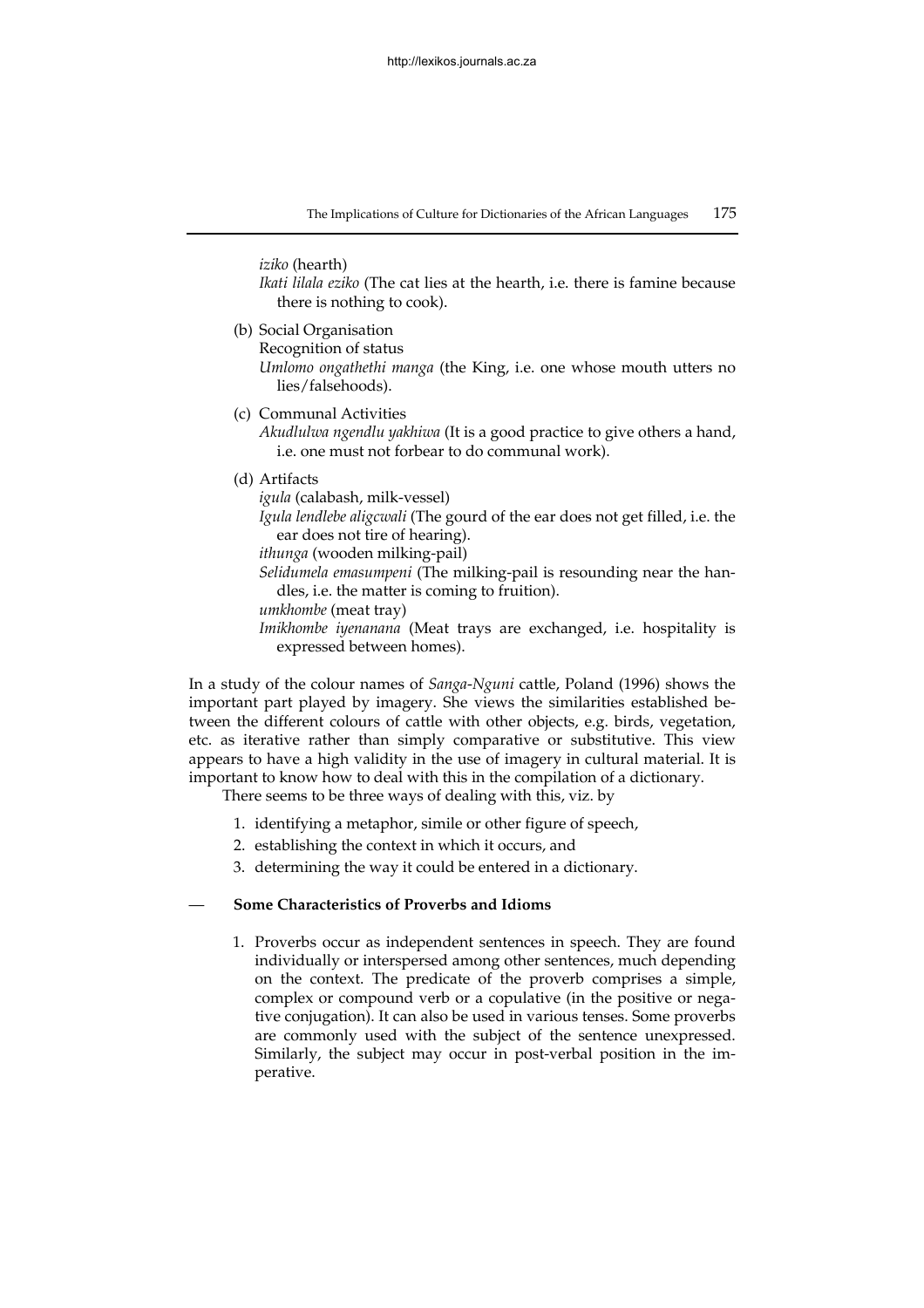# Examples:

 *Umendo awuthunyelwa gundane* (A girl cannot spy on conditions that will bring her happiness in marriage, i.e. they are unpredictable).  *Sobohla Manyosi* (Your prosperity will decline, like Manyosi's).  *Ayikhulunyelwa eziko* (Do not discuss your plans or secrets in public).

 2. An idiom generally constitutes a clause, a word or a phrase. When used, the idiom is usually integrated into a sentence. It does not exist independently. For purposes of linguistic discussion or classification, the idiom with a verbal stem is used in the infinitive form.

#### Examples:

- *ukuphuma umuzi* (to move away from the main homestead to establish one's own — said of a married son), e.g. *UGebhuza usephume umuzi.*
- *ukudliwa yinkatho* (to be chosen by means of casting lots), e.g. *UJabulile udliwe inkatho* (Jabulile was chosen).
- *ukudlala umkhosi* (to celebrate the first fruits ceremony), e.g. *Umkhosi uzodlalwa ngolwesine* (The first fruits ceremony will be held on Thursday).
- *ukudlala ngegeja kuziliwe* (to do something held in taboo during mourning), e.g. *Le ndoda idlala ngegeja kuziliwe* (This man is impudent).
- *selimathunzi* (towards sunset), e.g. *Bafike selimathunzi* (They arrived towards sunset).
- *abaphansi* (the departed spirits), e.g. *Bayasibona abaphansi* (The departed spirits are with us).
- *kwelenyoni* (at the highest point of a tree), e.g. *Sebekhuphuke baze bafika kwelenyoni* (They have climbed to the highest point of the tree).

#### — **Context of Proverbs and Idioms**

 Proverbs and idioms occur in various contexts. They are also found in elements of culture.

#### — **Entry of Proverbs and Idioms in a Dictionary**

## **The Proverb**

 The proverb occurs as a sentence in Zulu. The subject of the proverb may be expressed or deleted.

 Historically, the subject of the sentence (i.e. the proverb) is collocated with a headword in the dictionary. However, where such a subject is not expressed or where it occurs after the predicate, the latter is collocated with a headword in the dictionary.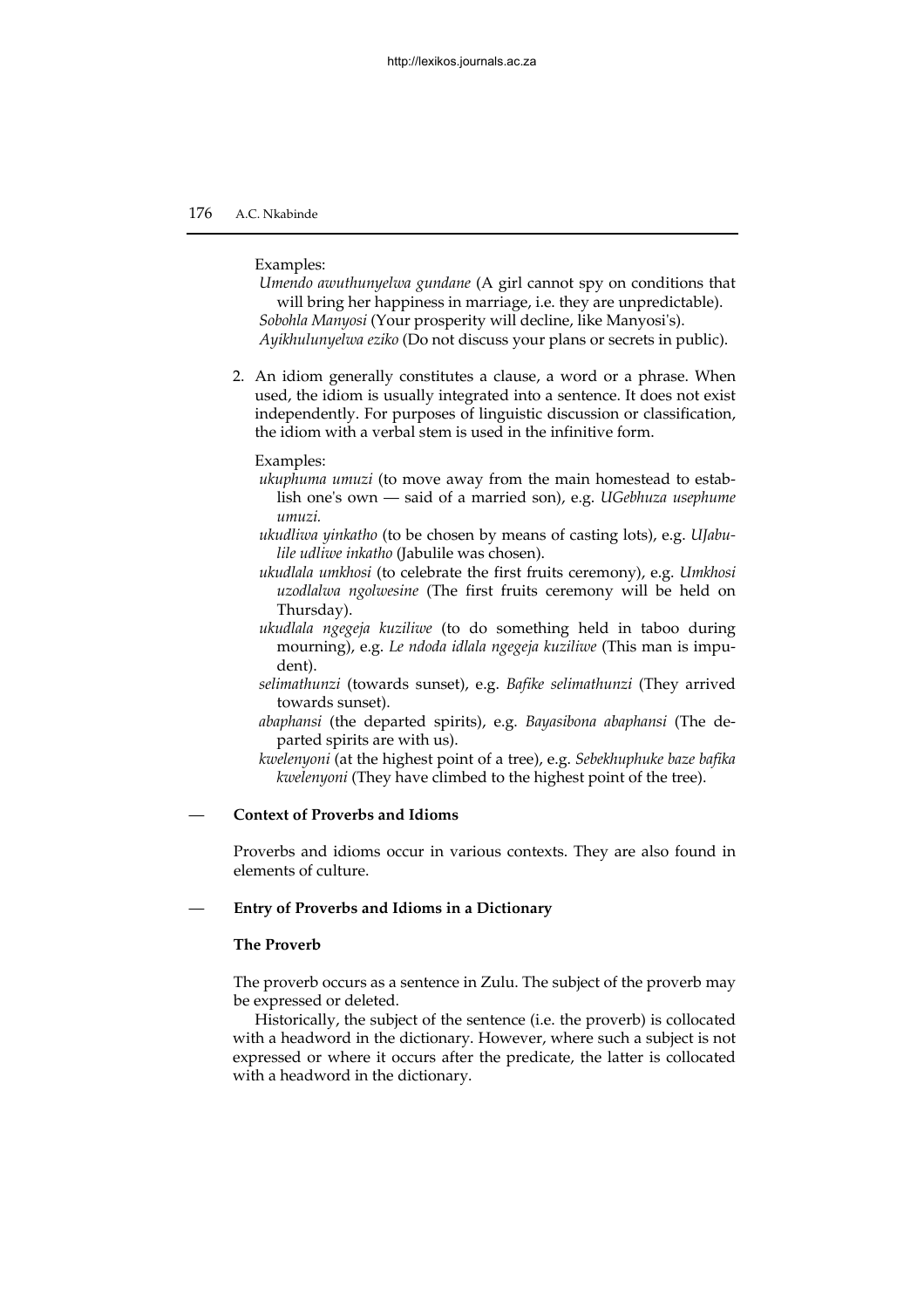#### Examples:

- *Unyawo alunampumulo* (The foot has no rest/does not suspect/smell trouble, i.e. one's travels may take one to people one has illtreated).
- *Lala lulaza bakwengule* (Let the cream set so that it can be creamed off — said of someone taking advantage of another).
- *Ithi ingalamba iphenduke inkentshane* (A starving dog can go wild, i.e. need can change one's behaviour).

 The entry of proverbs is usually arbitrary and inconsistent in Zulu dictionaries.

#### Proposal

 The proverb can be entered by collocating the predicate with a headword in the dictionary.

# **The Idiom**

 Zulu idioms with a verbal stem are currently entered in the infinitive form in dictionaries. Other forms are entered without change.

 If the infinitive is followed by a noun, the verb-stem of the infinitive is collocated with a headword. If the verb-stem occurs alone without a following noun, its stem is collocated with a headword in the dictionary. An idiom comprising a single noun has its stem collocated with a headword, and one with one or more following nouns has the stem of the first noun collocated with a headword in the dictionary.

#### Examples:

- *ukudla umuntu izithende* (to chew up a person's heels, i.e. to backbite) *ukuthela ngehlazo* (to pour shame onto someone, i.e. to disgrace someone)
- *ukuvaleka* (to be broke)
- *umthakathi wendaba* (a witch of a story, i.e. something on everyone's lips)

*uwafawafa* (a stiff contest)

 The entry of an idiom in the dictionary purely on the basis of the linear order of the words contained in the idiom is unreliable. It leads to unnecessary repetition when idioms entered under the infinitive also occur under the definition of the complement of the infinitive. This is evidence of uncertainty on the part of the lexicographers.

#### Proposals

 1. The repetition of the definition of idioms in a dictionary can be avoided by entering idioms comprising an infinitive and a complement under the noun (or first noun) of the complement.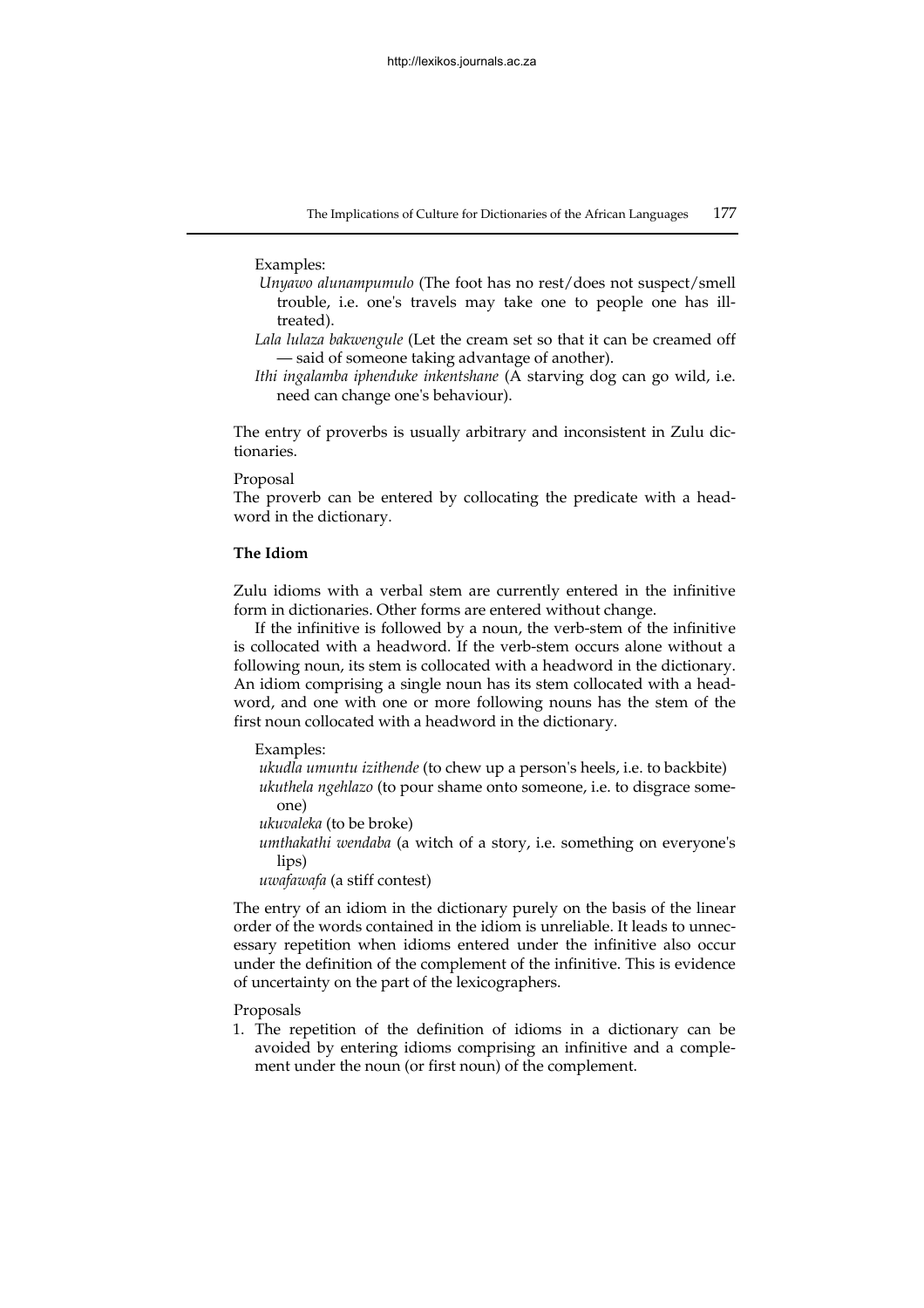# Examples:

*indlebe* (as headword)

- (a) *isitho somzimba sokuzwa* (an ear)
- (b) *ukuluma indlebe (ssh)*, izwi noma umsindo wokuvusa umuntu ngento ebucayi ephuthumayo (to inform someone of impending trouble/danger)
	- *ukungabi nandlebe (ssh)*, ukungalaleli (insolence)
	- *ukushaywa yindlebe (ssh)*, ukuzwa okuthile kube kungakhulunywa' nawe (to overhear something)
	- *ukubeka indlebe ngomuntu (ssh)*, ukwalusa umuntu (to spy on someone)

#### *imali* (as headword)

- (a) *uhlamvu noma amaphepha okuthenga* (money)
- (b) *ukuchitha imali (ssh)*, ukuhlaphaza imali (to waste money) *ukwenza imali (ssh),* ukungenisa imali (to make money) *ukudla imali (ssh),* ukuchithiza imali (to waste money) *insumansumane imali yamakhanda (ssh),* indida yentela (bewilderment, head/poll tax)
- 2. Idioms occurring as single words in the infinitive form can be collocated with a headword in the dictionary.

#### Examples:

*ukubaleka* (as headword)

- (a) *ukusuka ngejubane ugwema ingozi* (to run)
- (b) *ukweqa kwentombazane iyogana* (to marry a man by fleeing to his home to claim lobolo)

*ukuvaleka* (as headword)

- (a) *ukuvimbeka*; *ukusitheka* (to be closed)
- (b) *ukuphelelwa yimali*; *ukushona* (to be hard up)

*ukuqina* (as headword)

- (a) *ukuba lukhuni* (to be strong)
- (b) *ukujiya noma ukuhlangana kokuthile kube luzica* (to be firm)
- (c) *ukuphapha noma ukuba nobuqha* (to be precocious)
- 3. Nouns used as idioms can be collocated with a headword in the dictionary.

# Examples:

*inkomo* (as headword)

- (a) *isilwane esikhulu esifuywayo esinezimpondo nezi* (a cow, a beast)
- (b) *umuntu ohluleka ukudlala ibhola* (a poor football player)

*ingwenya* (as headword)

(a) *isilwane esinomzimba omaholoholo esidla ezinye izilwane esihlala*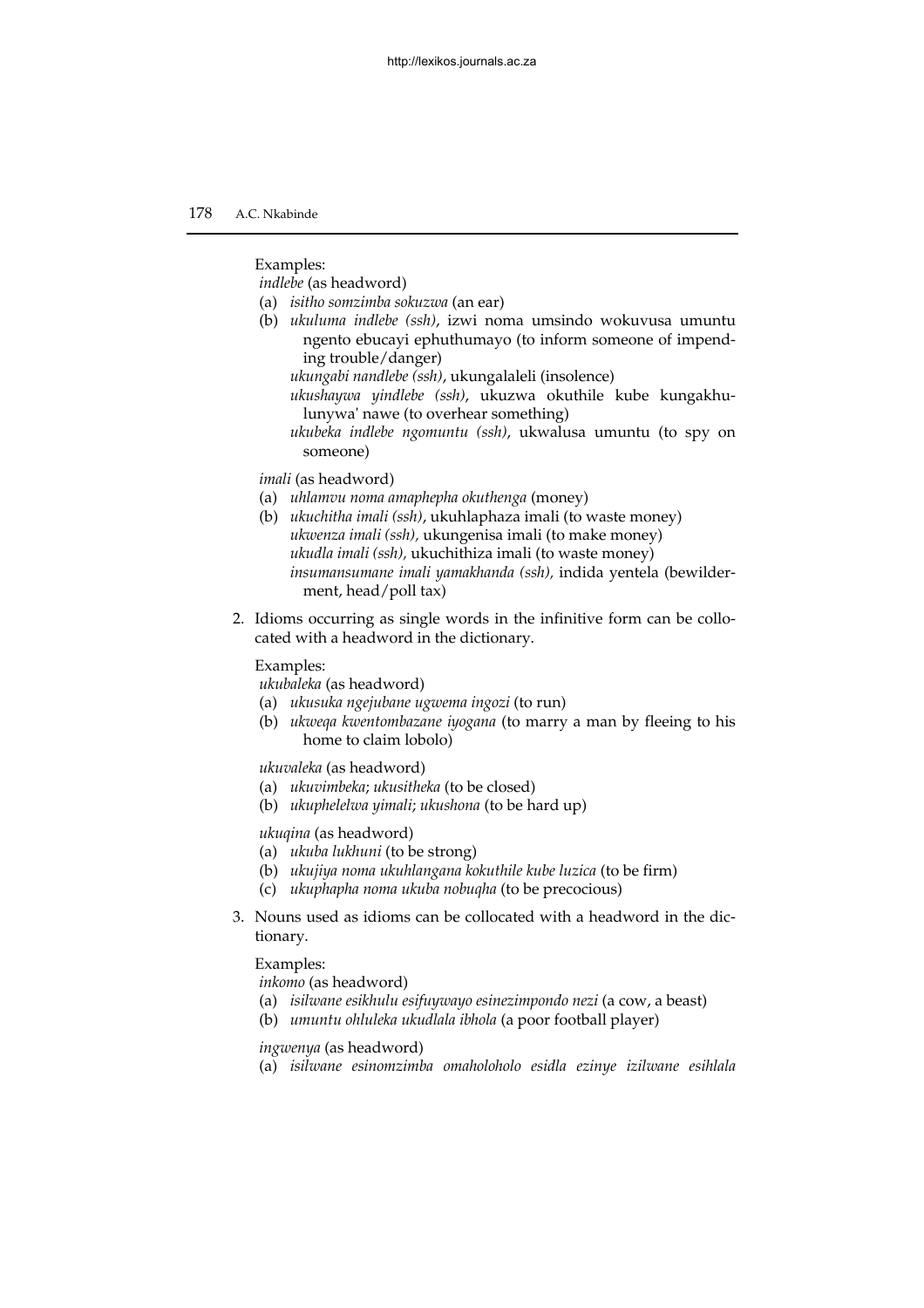*emanzini* (a crocodile)

- (b) *umuntu oyisichwensi oyisichokolozi* (a bully)
- (c) *insimbi eqoba amatshe* (a stone crusher)

*inkabi* (as headword)

- (a) *inkomo yeduna etheniwe* (an ox)
- (b) *umuntu oqashelwe ukubulala abantu kwezemibango* (a hired executioner in violent conflict)

# **3.2.2 Euphemism**

Euphemism is used to ameliorate the force or impact of something unpleasant said to someone. It is a form of avoidance of using a word or speech that is harsh or unpleasant.

Examples:

 *amasimba*/*uthuvi:* indle (faeces) *ukushona*/*ukuhamba emhlabeni:* ukufa (to die) *ukuzala:* ukubeletha (to give birth) *ukumitha:* ukukhulelwa (to be pregnant) *ukuphunza:* ukuphuphuma kwesisu esilwaneni (to have a miscarriage — said of an animal)  *ukubhebha:* ukulala owesifazane (to have sexual intercourse)

The equivalents of the abusive words could be used as definitions of the words in the dictionary.

#### **3.2.3 Taboo**

Vulgarisms are common in Zulu. The use of some anatomical terms, particularly those referring to private parts of human beings or sexual organs of animals are avoided in polite speech. Vulgarisms also include the use of swearwords or the description of acts which are not acceptable in polite speech.

The question is whether or not to enter vulgarisms in a dictionary. As vulgarisms are part and parcel of the language, they should be included in a dictionary. It is important, however, to describe vulgarisms in a way that is inoffensive and that does not reinforce the hurt or cruelty with which they are generally associated.

 Examples: *ubolo/ufenu:* iphobana (penis) *umnqundu:* inhlangano yamathambo emilenze (crotch) *umsunu:* isitho sobulili sowesifazane (clitoris)

The use of anatomical terms by themselves is innocuous. The sting of a vulgarism appears to be the genitive noun following it. The latter seems to equate the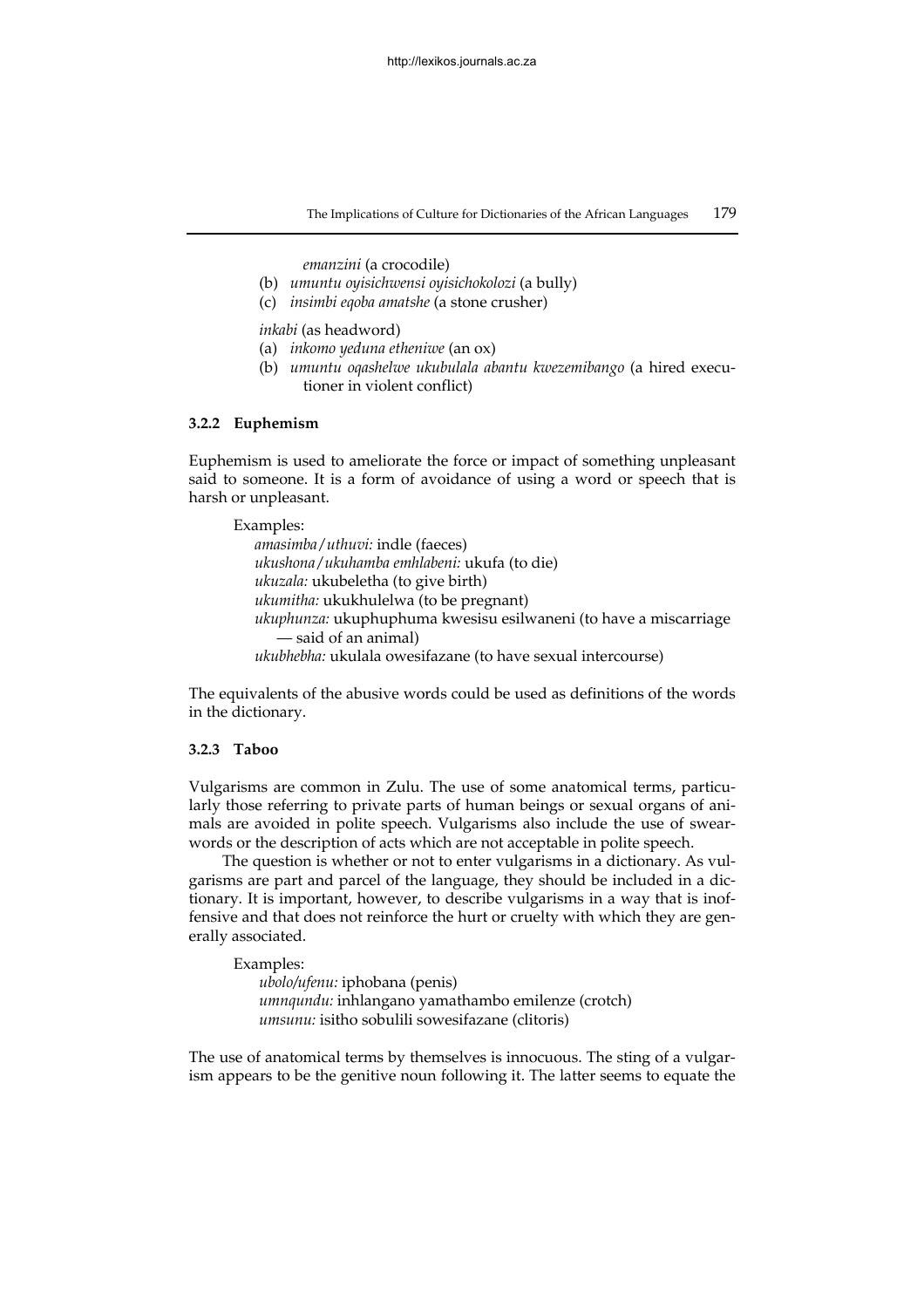person addressed with the preceding noun. To equate a person with something so private and personal is the height of insult and disrespect.

#### Examples:

- *msunu kanyoko:* ukubiza umuntu ngesitho sobulili sikanina (your mother's clitoris, i.e. you are the clitoris of your mother)
- *golo likadadewenu:* ukubiza umuntu ngesitho sobulili sikadadewabo (your sister's vulva, i.e. you are your sister's vulva)
- *mdidi wakho:* ukubiza umuntu ngendunu yakhe (you are your own anus)

Lexical borrowing of swear-words is also found in Zulu. These are, however, used without the accompanying genitive form.

## **3.2.4** *Hlonipha*

Much has been written about *hlonipha* used by women (see among others Mncube (1950)). *Hlonipha* is a form of avoidance of using words resembling the names of male persons and others of the extended family of a married woman's in-laws. Except forms of behaviour that avoid eye contact between the woman and those she *hlonipha*s, forms of dress that cover parts of her body such as the breasts and the head, and the adoption of certain forms of posture, such avoidance is also expressed through the substitution of certain sounds contained in words that resemble the names which refer to her in-laws.

 Examples: *amada:* amanzi (water) *ukucuya:* ukufuya (to rear stock) *isigosho:* isivalo (door) *umjaqanga:* umbhaqanga (thick porridge)

It is not clear whether certain *hlonipha* words are used across the entire Zuluspeaking region. It is, however, common to find *hlonipha* words which occur in certain families.

*Hlonipha* words should specially be marked in a dictionary in order to avoid confusing them with the rest of the vocabulary.

## **4. Conclusion**

Culture is indispensable in the description of a language in general and in the compilation of a dictionary in particular. It is, however, important not to confine culture to traditional culture. Culture is dynamic, so is language. The new world culture brought about by globalisation, for example, can no longer be ignored by linguists. The evidence of lexical borrowing is testimony of ongoing changes and adaptation of the Zulu language to new situations.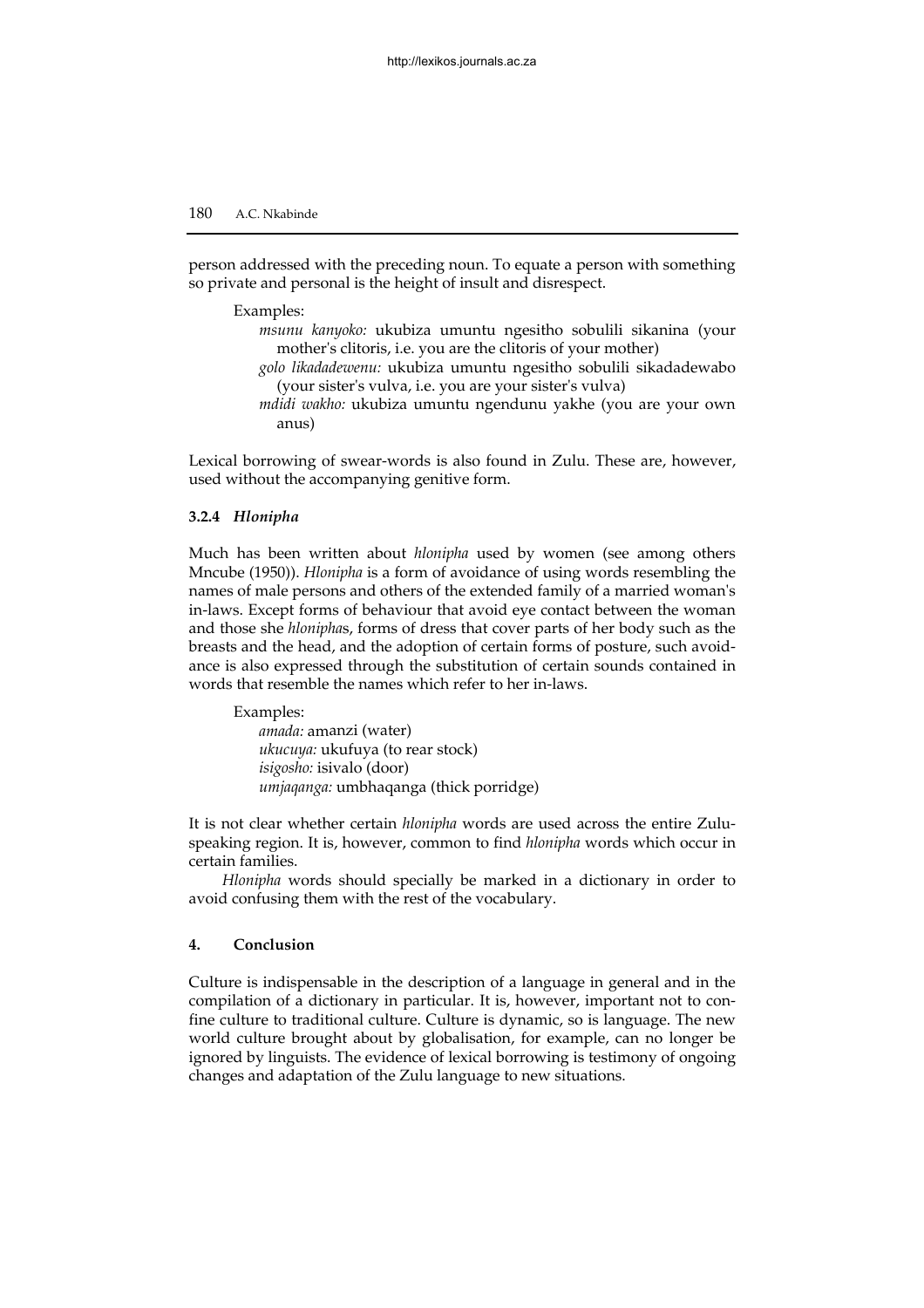The Implications of Culture for Dictionaries of the African Languages 181

The new political dispensation is likely to accelerate multilingualism and lower the barriers and inhibitions about other languages. Dialects are likely to blossom and groups of similar languages may come closer and closer together. The over-sensitivity about the differences between dialects may progressively diminish. A good example of this is the benefit of the grouping together of the Nguni languages on the national television network. Speakers of Nguni languages have not clamoured for separate services. This sense of pragmatism needs to be complemented by the implementation of the work of authors, terminographers and language planners, especially the rationalisation of the orthographies of cognate African languages.

Lexicographers have an important task to perform in the preservation and transfer of cultural aspects contained in language through explanatory and translation dictionaries.

## **Endnotes**

- 1. Cf. *ukuthwala* in *ukuthwala intombi* (to marry a girl by abducting her, as opposed to *ukuthwala* (to carry) or *ukuthwala* (to seek a fortune through magical means).
- 2. Cf. the Lord's Prayer which uses the genitive form *wethu* instead of *ubaba*.
- 3. Note that the Afrikaans word *broer* is a kinship term of relationship but *ubhululu* is not.

# **References**

**Fischer, A.** 1985. *English/Xhosa Dictionary*. Cape Town: Oxford University Press.

**Hamel, L.** 1965. *English–Southern Sotho Dictionary*. Mazenod: The Catholic Centre.

**Hannan, M.** 1974. *Standard Shona Dictionary*. Harare: The College Press.

**Herskovits, M.J.** 1960. *Man and his Works*. New York: A. Knopf.

- **Kubheka, I.S.** 1979. *A Preliminary Survey of Zulu Dialects in Natal and Zululand*. Unpublished M.A. Thesis. Pietermaritzburg: University of Natal.
- **Mabille, A. and H. Dieterlen.** 1983. *Southern Sotho–English Dictionary*. Reclassified, revised and enlarged by R.A. Paroz. Morija: Sesuto Book Depot.
- **Mncube, F.S.** 1950. *Hlonipha Language as Found among Zulu-Xhosa Women*. Unpublished M.A. Thesis. Johannesburg: University of the Witwatersrand.
- **Mokgokong, P.C.** 1966. *A Dialect-Geographical Survey of the Phonology of the Northern-Sotho Area*. Unpublished Ph.D. Thesis. Pretoria: University of South Africa.
- **Ndlovu, R.S.** 1963. *A Short Study of Slang*. Unpublished M.A. Thesis. Durban: University of Natal.
- **Nkabinde, A.C.** 1982. *Isichazamazwi 1.* Pietermaritzburg: Shuter and Shooter.

**Nkabinde, A.C.** 1985. *Isichazamazwi 2*. Cape Town: Oxford University Press.

- **Nyembezi, S.** 1992. *Isichazimazwi Sanamuhla Nangomuso*. Pietermaritzburg: Reach-out Publishers.
- **Pahl, H.W., A.M. Pienaar and T.A. Ndungane.** 1989. *The Greater Dictionary of Xhosa. Volume 3. Q to Z*. Alice: University of Fort Hare.
- **Poland, M.** 1996. *UChibidolo: The Abundant Herds. A Descriptive Study of the Sanga-Nguni Cattle of the Zulus; With Special Reference to Colour-Pattern Terminology and Naming Practice*. Unpublished Ph.D. Thesis. Pietermaritzburg: University of Natal.